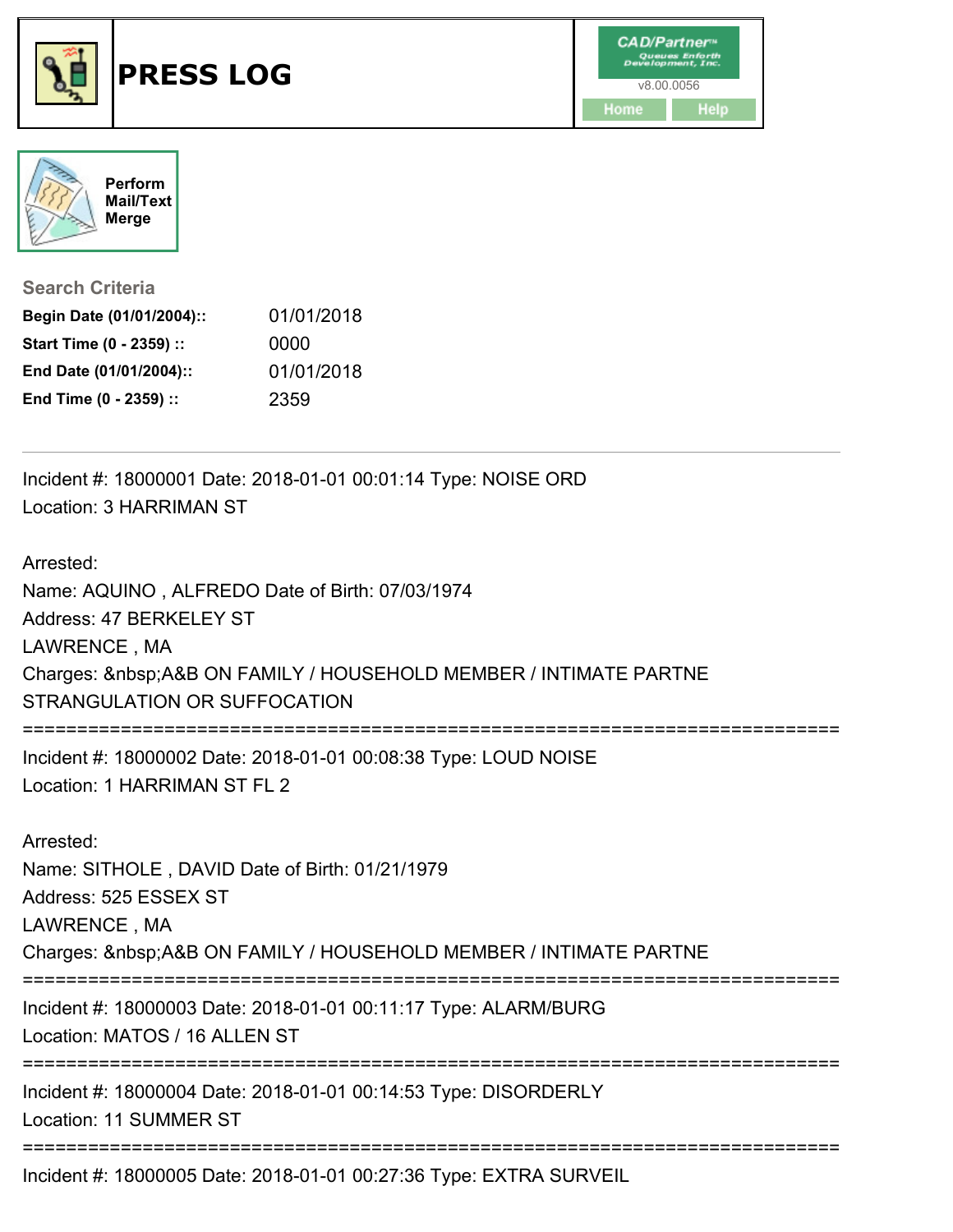| Location: WARD SIX CLUB / 57 SPRINGFIELD ST                                                                                                   |
|-----------------------------------------------------------------------------------------------------------------------------------------------|
| Arrested:<br>Name: NUNEZ, MARTIN Date of Birth: 06/26/2002<br>Address: 51 WEST ST<br>LAWRENCE, MA<br>Charges:  A&B DOMESTIC NO 209A IN EFFECT |
| Incident #: 18000006 Date: 2018-01-01 00:28:14 Type: MEDIC SUPPORT<br><b>Location: LAWRENCIAN DR</b>                                          |
| Incident #: 18000007 Date: 2018-01-01 00:38:54 Type: MV/BLOCKING<br>Location: 53 WOODLAND ST                                                  |
| Incident #: 18000008 Date: 2018-01-01 00:42:16 Type: MV/BLOCKING<br>Location: 5 BERKELEY ST                                                   |
| Incident #: 18000009 Date: 2018-01-01 00:44:11 Type: M/V STOP<br>Location: FRANKLIN ST & HAVERHILL ST                                         |
| Incident #: 18000010 Date: 2018-01-01 01:03:11 Type: TOW OF M/V<br>Location: 264 ESSEX ST                                                     |
| Incident #: 18000011 Date: 2018-01-01 01:11:09 Type: DISTURBANCE<br>Location: 128 ALLSTON ST                                                  |
| Incident #: 18000012 Date: 2018-01-01 01:13:02 Type: MAL DAMG PROG<br>Location: 24 LAKE ST FL 1                                               |
| Incident #: 18000013 Date: 2018-01-01 01:24:30 Type: AUTO ACC/UNK PI<br>Location: FRANKLIN ST & LOWELL ST                                     |
| Incident #: 18000014 Date: 2018-01-01 01:24:45 Type: AUTO ACC/PI<br>Location: ESSEX ST & FRANKLIN ST                                          |
| Incident #: 18000015 Date: 2018-01-01 01:26:45 Type: DOMESTIC/PROG<br>Location: 525 ESSEX ST                                                  |
| Incident #: 18000016 Date: 2018-01-01 01:35:05 Type: DISORDERLY<br>Location: 338 WALNUT ST                                                    |
| Incident #: 18000017 Date: 2018-01-01 01:38:30 Type: DOMESTIC/PROG                                                                            |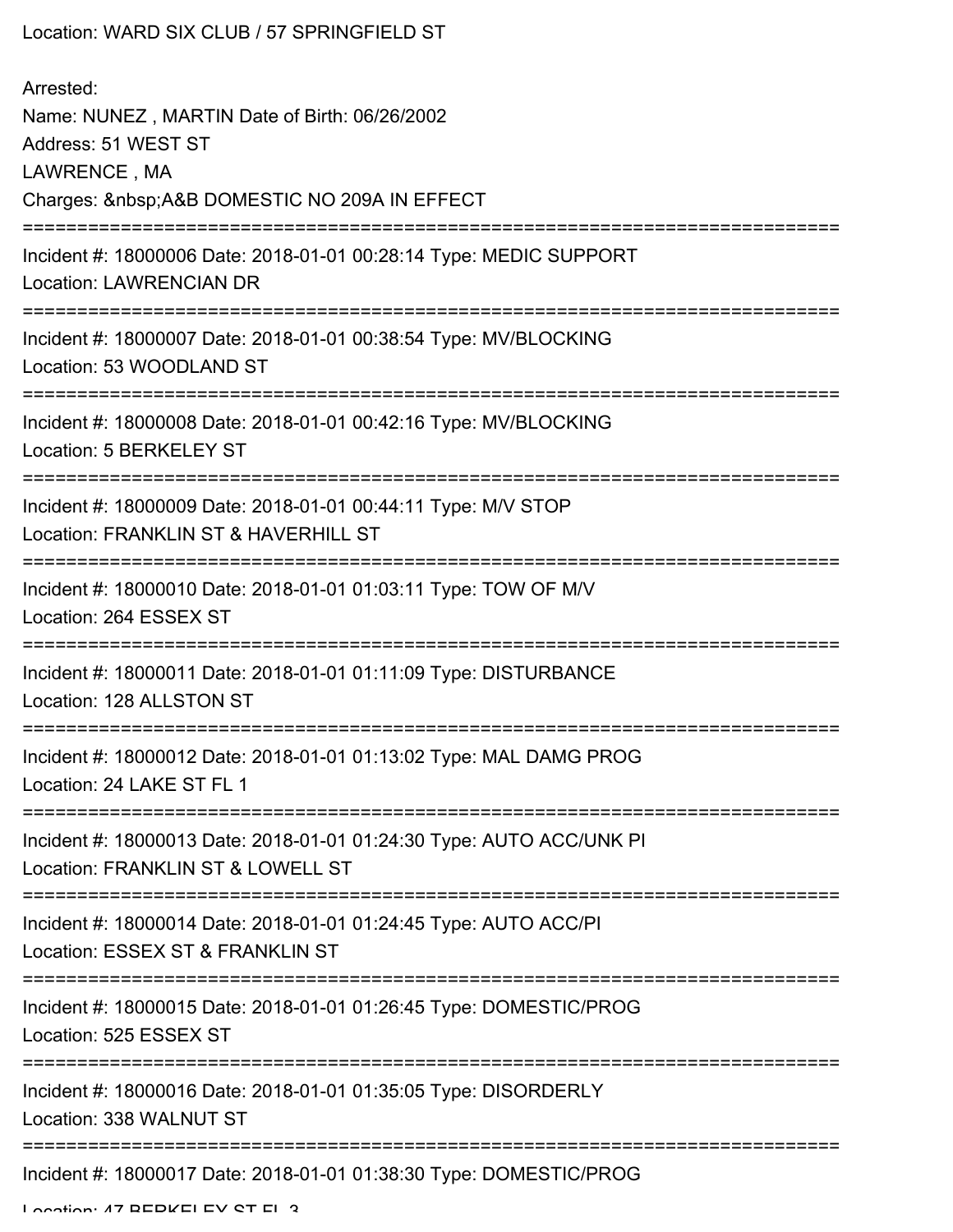=========================================================================== Incident #: 18000018 Date: 2018-01-01 01:41:06 Type: HIT & RUN PRO Location: AMES ST & OHIO AV Arrested: Name: MARTINEZ , CARLOS Date of Birth: 03/10/1987 Address: 77 EXETER ST LAWRENCE , MA Charges: USE MV WITHOUT AUTHORITY c90 S24 LARCENY UNDER \$250 c266 S30 =========================================================================== Incident #: 18000019 Date: 2018-01-01 01:57:50 Type: MEDIC SUPPORT Location: 14 TYLER ST #B =========================================================================== Incident #: 18000020 Date: 2018-01-01 02:01:26 Type: NOISE ORD Location: 170 UNION ST FL 2 Arrested: Name: TELLEZ , JAIRO Date of Birth: 05/27/1994 Address: 286 BROADWAY LAWRENCE , MA Charges: WITNESS, INTIMIDATE c268 S13B FALSE NAME/SS# TO LAW ENFORCEMENT THREAT TO COMMIT CRIME c275 S2 ASSAULT W/DANGEROUS WEAPON c265 S15B KIDNAPPING c265 S26 A&B ON FAMILY / HOUSEHOLD MEMBER / INTIMATE PARTNE IDENTITY FRAUD =========================================================================== Incident #: 18000021 Date: 2018-01-01 02:01:41 Type: NOISE ORD Location: 60 BELMONT ST FL 2 =========================================================================== Incident #: 18000022 Date: 2018-01-01 02:11:20 Type: ALARMS Location: 23 EUTAW ST #LEFT =========================================================================== Incident #: 18000023 Date: 2018-01-01 02:19:13 Type: INVEST CONT Location: 5 CLARKE ST =========================================================================== Incident #: 18000024 Date: 2018-01-01 02:22:56 Type: NOISE ORD Location: 5 ROYAL ST FL 2 =========================================================================== Incident #: 18000025 Date: 2018-01-01 02:28:55 Type: M/V STOP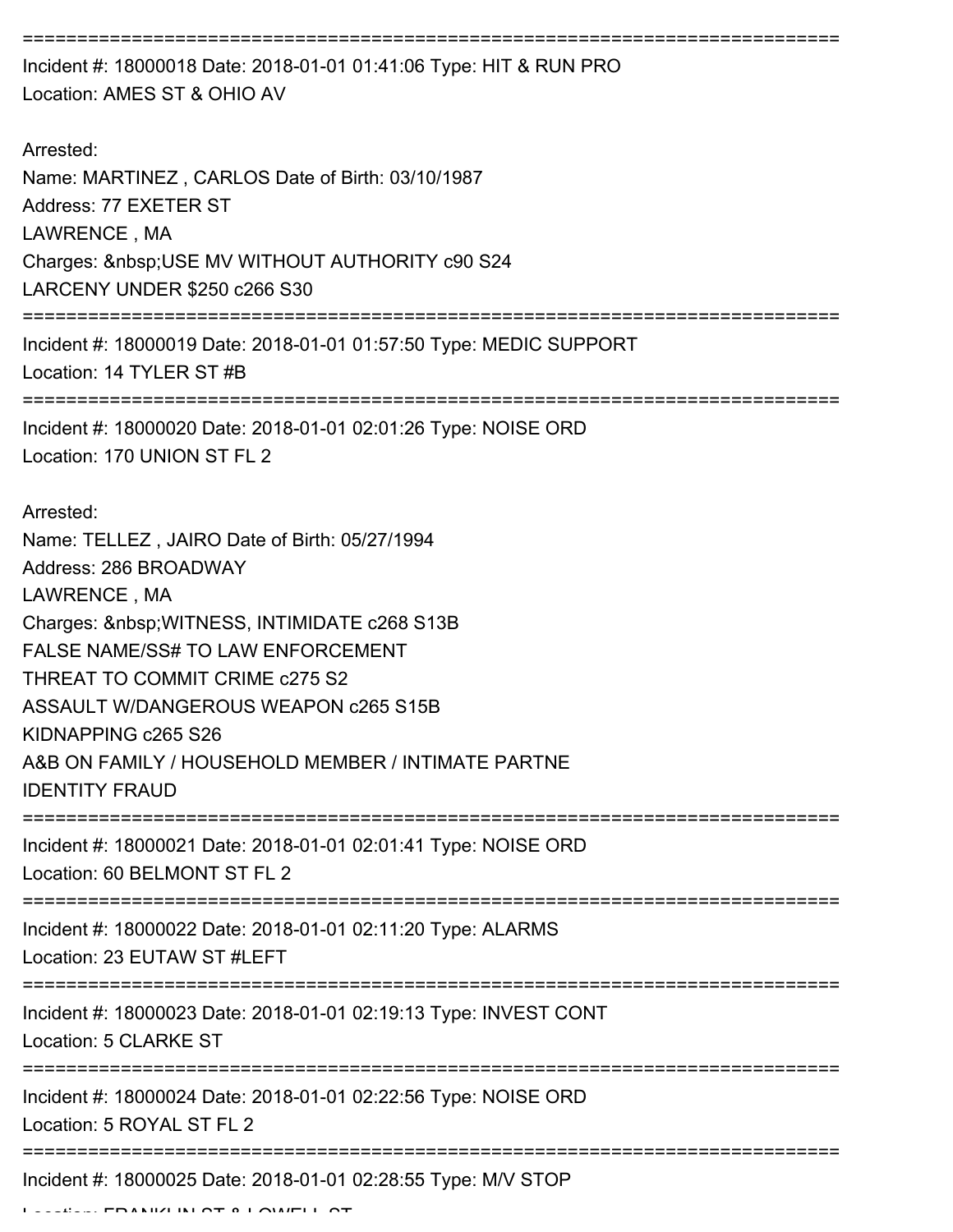| Incident #: 18000026 Date: 2018-01-01 02:33:44 Type: M/V STOP<br><b>Location: MAY ST</b>             |
|------------------------------------------------------------------------------------------------------|
| Incident #: 18000027 Date: 2018-01-01 02:38:05 Type: AUTO ACC/NO PI<br>Location: 63 AMES ST          |
| Incident #: 18000028 Date: 2018-01-01 02:41:31 Type: DISTURBANCE<br>Location: 137 WATER ST           |
| Incident #: 18000029 Date: 2018-01-01 02:42:07 Type: ALARMS<br>Location: 6 GREEN ST                  |
| Incident #: 18000030 Date: 2018-01-01 02:45:41 Type: DRUG VIO<br>Location: 11 BODWELL ST             |
| Incident #: 18000031 Date: 2018-01-01 02:54:28 Type: DISORDERLY<br>Location: 14 TYLER ST #B          |
| Incident #: 18000032 Date: 2018-01-01 03:00:58 Type: NOISE ORD<br>Location: 170 UNION ST FL 2        |
| Incident #: 18000033 Date: 2018-01-01 03:02:49 Type: SHOTS FIRED<br>Location: JORDAN ST & WATER ST   |
| Incident #: 18000034 Date: 2018-01-01 03:06:53 Type: M/V STOP<br>Location: BENNINGTON ST & ERVING AV |
| Incident #: 18000036 Date: 2018-01-01 03:08:49 Type: HIT & RUN PRO<br>Location: 225 JACKSON ST       |
| Incident #: 18000035 Date: 2018-01-01 03:08:56 Type: M/V STOP<br>Location: ESSEX ST & FRANKLIN ST    |
| Incident #: 18000037 Date: 2018-01-01 03:08:56 Type: DOMESTIC/PAST<br>Location: 83 ALLSTON ST        |
| Incident #: 18000038 Date: 2018-01-01 03:18:55 Type: NOISE ORD<br>Location: 85 CROSS ST FL 2         |

Arrested: Name: MOORE , THOMAS Date of Birth: 07/04/1975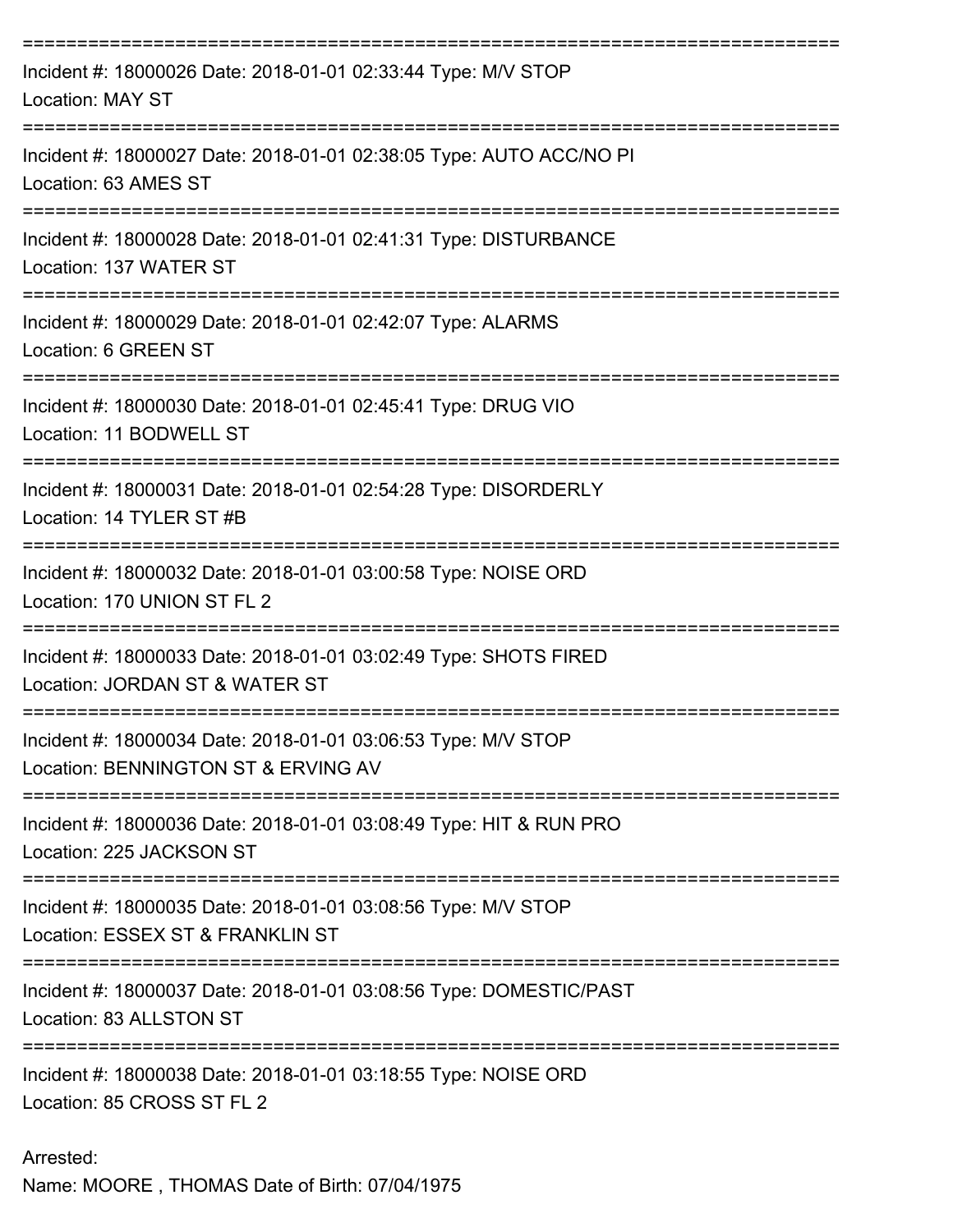## LAWRENCE , MA

Incident #: 18000039 Date: 2018-01-01 03:19:13 Type: NOISE ORD Location: 234 BAILEY ST FL 2

Arrested: Name: MALAVE , ALEX Date of Birth: 05/11/1974 Address: 9 SUMMER ST LAWRENCE , MA

===========================================================================

===========================================================================

Incident #: 18000040 Date: 2018-01-01 03:20:31 Type: SHOTS FIRED Location: BOXFORD ST & PHILLIPS ST

Arrested: Name: LARA , MANOLIN Date of Birth: 06/19/1982

LAWRENCE , MA Charges: TRAFFICKING CLASS B: 28+ GRAMS C94 S32E DRUG, DISTRIBUTE CLASS B c94C S32A DRUG, POSSESS TO DISTRIB CLASS B c94C S32A Name: SULLIVAN , JASON Date of Birth: 11/18/1990

LAWRENCE , MA Charges: DRUG, POSSESS CLASS B c94C S34 Name: SULLIVAN , JOHN Date of Birth: 05/29/1987

LAWRENCE , MA Charges: LICENSE SUSPENDED, OP MV WITH c90 S23 DRUG, POSSESS CLASS B c94C S34 Name: GORMAN , ASHELY Date of Birth: 08/08/1991

LAWRENCE , MA Charges: DRUG, POSSESS CLASS B c94C S34 =========================================================================== Incident #: 18000041 Date: 2018-01-01 03:22:20 Type: THREATS/PROG Location: 29 BASSWOOD ST #2 FL 2 =========================================================================== Incident #: 18000042 Date: 2018-01-01 03:39:42 Type: DOMESTIC/PAST Location: 51 WEST ST =========================================================================== Incident #: 18000043 Date: 2018-01-01 03:42:48 Type: DOMESTIC/PAST Location: 107 MARGIN ST FL 3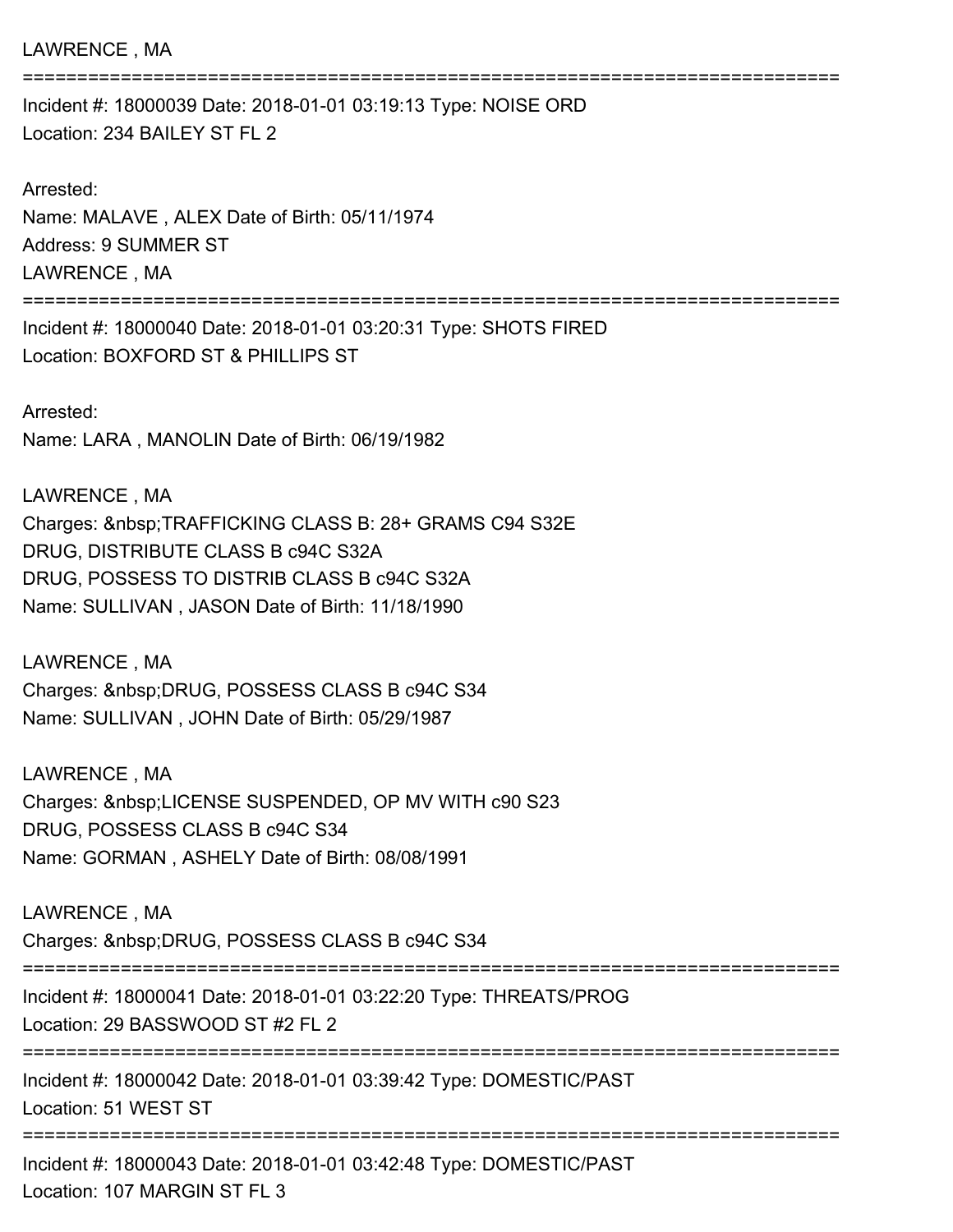Incident #: 18000044 Date: 2018-01-01 03:47:45 Type: MV/BLOCKING Location: 259 HIGH ST =========================================================================== Incident #: 18000045 Date: 2018-01-01 03:53:25 Type: DOMESTIC/PROG Location: 49 KENDALL ST Arrested: Name: ORTIZ , WILFREDO Date of Birth: 08/09/1986 Address: 31 FULTON ST LAWRENCE , MA =========================================================================== Incident #: 18000046 Date: 2018-01-01 04:02:49 Type: HIT & RUN M/V Location: ANDOVER ST & S BROADWAY =========================================================================== Incident #: 18000047 Date: 2018-01-01 04:10:04 Type: DISORDERLY Location: 137 WALNUT ST =========================================================================== Incident #: 18000048 Date: 2018-01-01 04:11:09 Type: NOISE ORD Location: 49 E DALTON ST #6 =========================================================================== Incident #: 18000049 Date: 2018-01-01 04:13:21 Type: SUS PERS/MV Location: 9 KENDRICK ST =========================================================================== Incident #: 18000050 Date: 2018-01-01 04:17:20 Type: NOISE ORD Location: 107 WOODLAND ST FL 1 =========================================================================== Incident #: 18000051 Date: 2018-01-01 04:29:32 Type: NOISE ORD Location: 23 SHAWSHEEN RD FL 3 =========================================================================== Incident #: 18000052 Date: 2018-01-01 04:30:09 Type: NOISE ORD Location: 319 SALEM ST #D =========================================================================== Incident #: 18000053 Date: 2018-01-01 04:36:31 Type: M/V STOP Location: 20 MARSTON ST =========================================================================== Incident #: 18000054 Date: 2018-01-01 04:42:26 Type: DISTURBANCE Location: 135 HIGH ST =========================================================================== Incident #: 18000055 Date: 2018-01-01 04:46:16 Type: DISTURBANCE Location: LINCOLN CT ===========================================================================

Incident #: 18000056 Date: 2018-01-01 05:05:23 Type: DISTURBANCE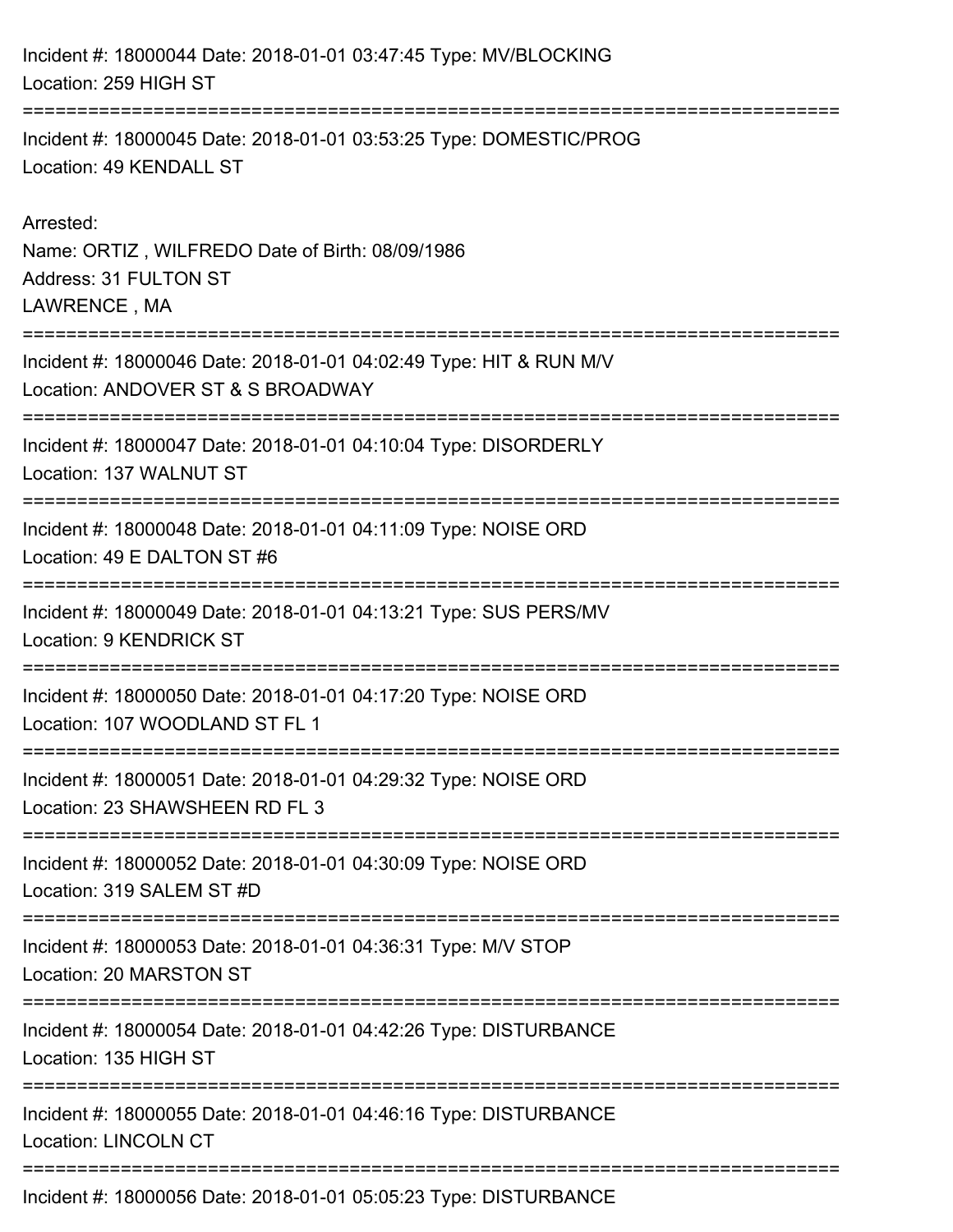Location: 6 LINCOLN CT

Arrested: Name: GIORGIO , MATTHEW Date of Birth: 05/23/1978

LAWRENCE , MA Charges: LICENSE REVOKED AS HTO, OPERATE MV WITH c90 S23 STOP/YIELD, FAIL TO c89 S9 SIGNAL, FAIL TO c90 S14B =========================================================================== Incident #: 18000057 Date: 2018-01-01 05:06:16 Type: NOISE ORD Location: 85 CROSS ST FL 2 =========================================================================== Incident #: 18000058 Date: 2018-01-01 05:20:32 Type: DISTURBANCE Location: 28 FOREST ST =========================================================================== Incident #: 18000059 Date: 2018-01-01 05:21:12 Type: AUTO ACC/UNK PI Location: LAWRENCE ST & PARK ST =========================================================================== Incident #: 18000060 Date: 2018-01-01 05:25:51 Type: DISTURBANCE Location: 6 LINCOLN CT =========================================================================== Incident #: 18000061 Date: 2018-01-01 05:40:59 Type: AUTO ACC/UNK PI Location: ALDER ST & EXCHANGE ST Arrested: Name: PINKHAM , ROGER Date of Birth: 03/21/1957 =========================================================================== Incident #: 18000062 Date: 2018-01-01 05:46:21 Type: AUTO ACC/PI Location: CARVER ST & SALEM ST =========================================================================== Incident #: 18000063 Date: 2018-01-01 05:51:34 Type: DISTURBANCE Location: BRUCE ST & PARK ST =========================================================================== Incident #: 18000064 Date: 2018-01-01 05:57:04 Type: NOISE ORD Location: 68 EASTON ST FL 3 =========================================================================== Incident #: 18000065 Date: 2018-01-01 05:57:18 Type: AUTO ACC/UNK PI Location: 189 MAPLE ST ===========================================================================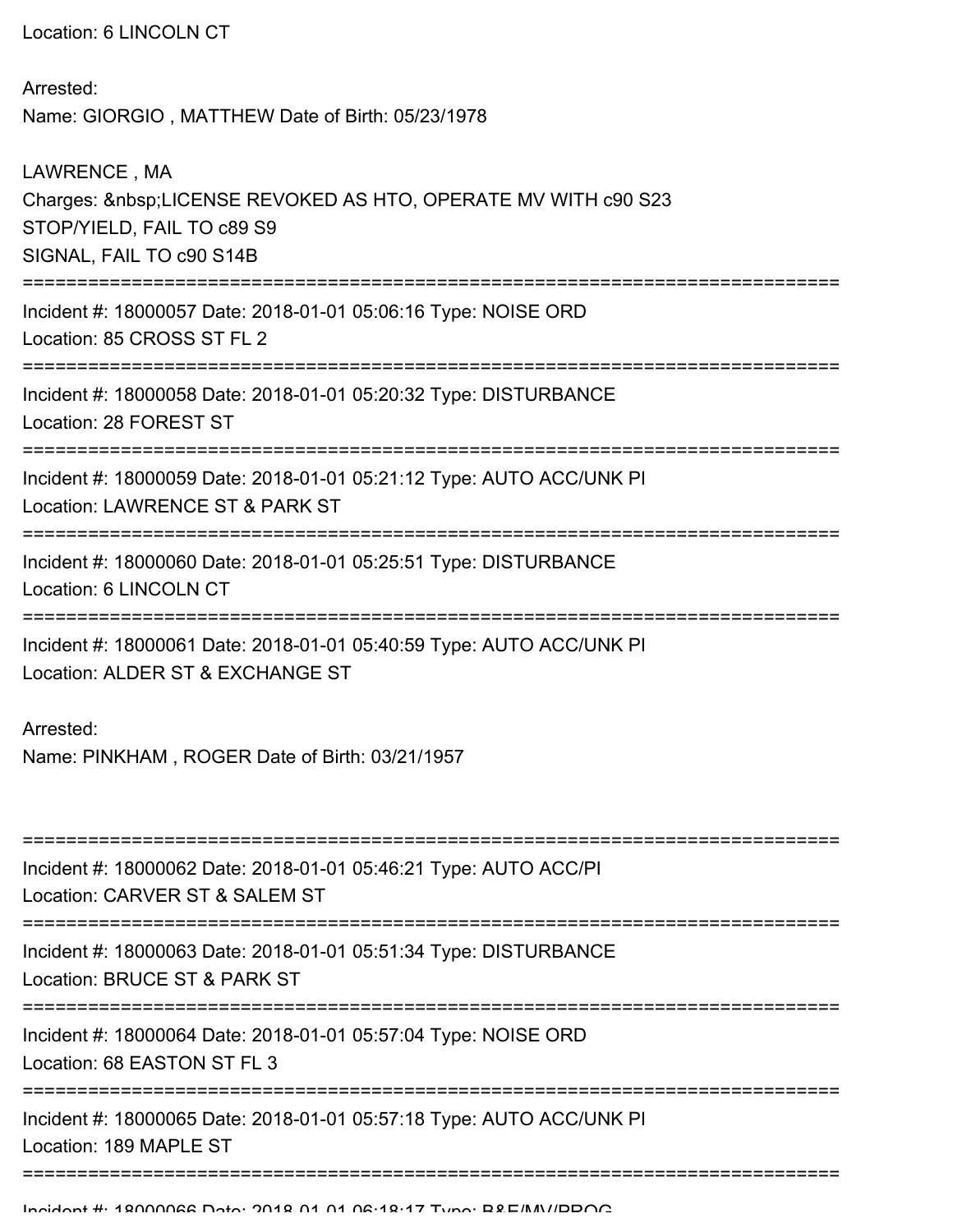Location: 90 ALDER ST

=========================================================================== Incident #: 18000067 Date: 2018-01-01 06:21:14 Type: M/V STOP Location: BROADWAY & GREEN ST =========================================================================== Incident #: 18000068 Date: 2018-01-01 06:24:54 Type: M/V STOP Location: FRANKLIN ST & HAVERHILL ST =========================================================================== Incident #: 18000069 Date: 2018-01-01 06:39:26 Type: MAL DAMG PROG Location: 113 WALNUT ST FL 1 =========================================================================== Incident #: 18000070 Date: 2018-01-01 06:42:45 Type: HIT & RUN M/V Location: ARLINGTON ST & BASSWOOD ST Arrested: Name: KEANEY , KATHELEEN Date of Birth: 04/26/1989 LAWRENCE , MA Charges: DRUG, POSSESS CLASS A c94C S34 DRUG, POSSESS CLASS B c94C S34 Name: WILLIAMS , MATTHEW Date of Birth: 12/11/1983 LAWRENCE , MA Charges: DRUG, POSSESS CLASS A c94C S34 DRUG, POSSESS CLASS B c94C S34 STOP/YIELD, FAIL TO c89 S9 =========================================================================== Incident #: 18000071 Date: 2018-01-01 07:03:02 Type: NOTIFICATION Location: 1134 ESSEX ST #1 =========================================================================== Incident #: 18000072 Date: 2018-01-01 07:12:09 Type: AUTO ACC/NO PI Location: E PLEASANT ST =========================================================================== Incident #: 18000073 Date: 2018-01-01 07:14:21 Type: DISORDERLY Location: SUNNYSIDE DINER / 639 BROADWAY =========================================================================== Incident #: 18000074 Date: 2018-01-01 07:36:27 Type: INVEST CONT Location: 7 FOREST ST Arrested:

Name: DEJESUS , PROSPERO Date of Birth: 06/25/1949 Address: 85 HIGH ST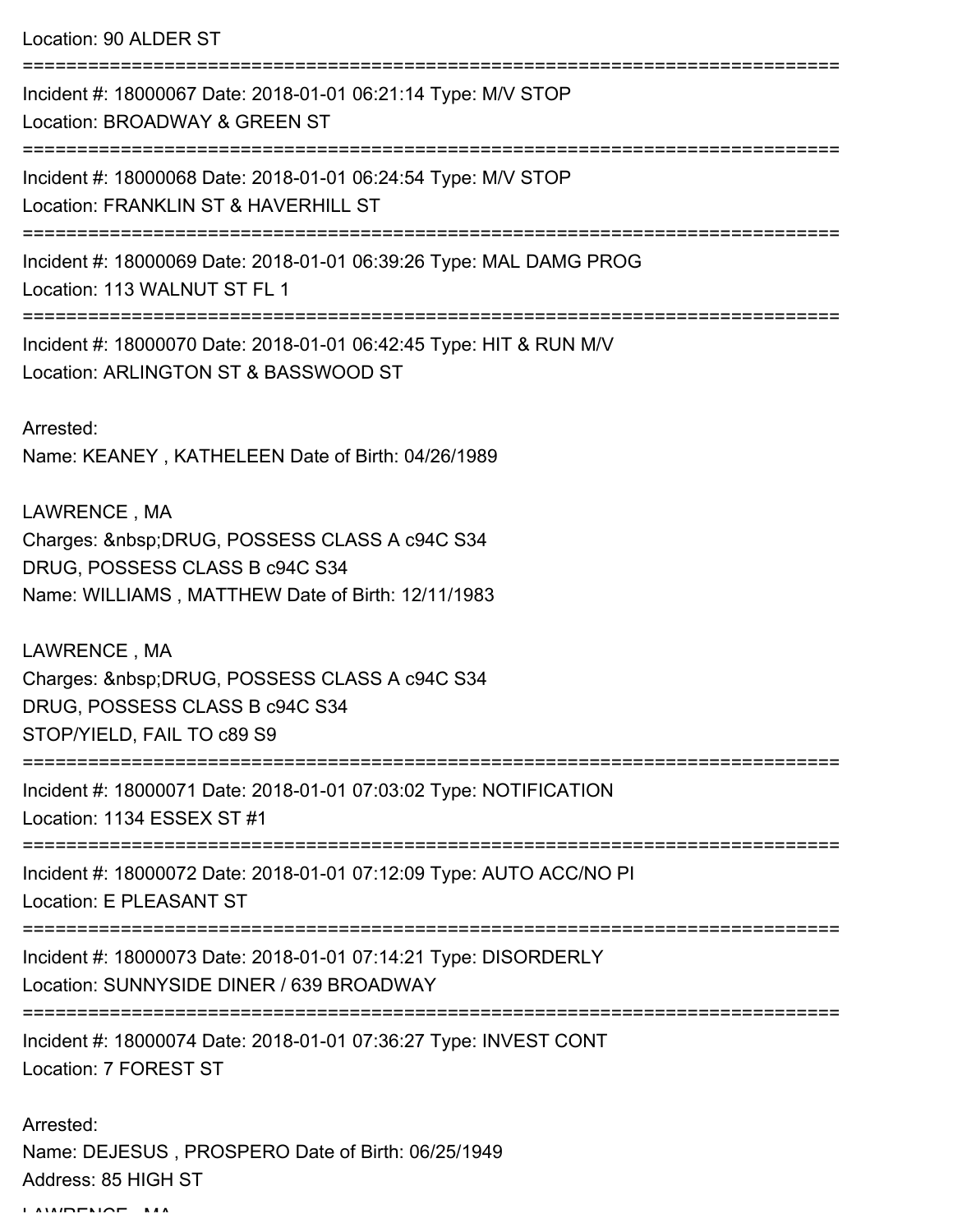| Incident #: 18000075 Date: 2018-01-01 07:42:30 Type: DISORDERLY<br>Location: 101 OLIVE AV                         |
|-------------------------------------------------------------------------------------------------------------------|
| Incident #: 18000076 Date: 2018-01-01 07:57:25 Type: HIT & RUN M/V<br>Location: ANDOVER ST & S BROADWAY           |
| Incident #: 18000077 Date: 2018-01-01 08:02:13 Type: SEX OFF. PAST<br>Location: JAMAICA ST                        |
| Incident #: 18000078 Date: 2018-01-01 08:22:42 Type: ALARMS<br>Location: AUDIO SOUNDS / 853 ESSEX ST              |
| Incident #: 18000079 Date: 2018-01-01 08:33:55 Type: M/V STOP<br>Location: BURKE ST & EVERETT ST                  |
| Incident #: 18000080 Date: 2018-01-01 08:42:54 Type: M/V STOP<br>Location: COMMON ST & FRANKLIN ST                |
| Incident #: 18000081 Date: 2018-01-01 08:50:10 Type: INVEST CONT<br>Location: 6 MONMOUTH ST                       |
| Arrested:<br>Name: GERONIMO, ANGELO Date of Birth: 07/23/1981<br>LAWRENCE, MA                                     |
| Incident #: 18000082 Date: 2018-01-01 09:17:02 Type: CK WELL BEING<br>Location: 28 ALBION ST                      |
| Incident #: 18000083 Date: 2018-01-01 09:22:21 Type: NOTIFICATION<br>Location: 68 CRESCENT ST                     |
| Incident #: 18000084 Date: 2018-01-01 09:30:12 Type: ALARM/BURG<br>Location: COLONY FOODS, INC / 439 HAVERHILL ST |
| Incident #: 18000085 Date: 2018-01-01 09:38:25 Type: ALARM/BURG<br>Location: COMCAST / 142 SHEPARD ST             |
| Incident #: 18000086 Date: 2018-01-01 09:46:38 Type: MAN DOWN<br>Location: 70-90 COMMON ST                        |
|                                                                                                                   |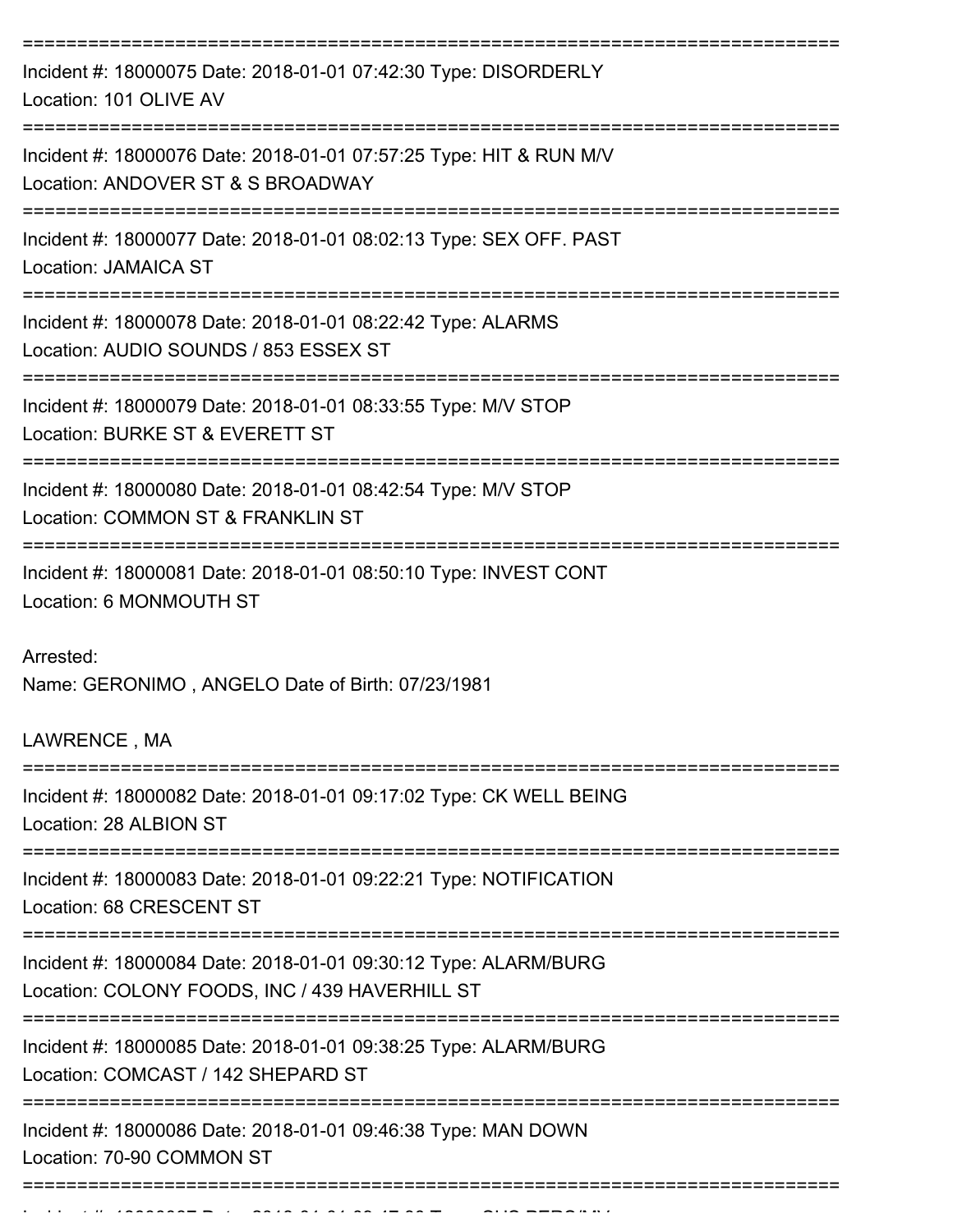| Location: 45 BROADWAY                                                                                                                                |
|------------------------------------------------------------------------------------------------------------------------------------------------------|
| Incident #: 18000088 Date: 2018-01-01 09:56:07 Type: UNKNOWN PROB<br>Location: 120 BROADWAY                                                          |
| Incident #: 18000089 Date: 2018-01-01 10:04:04 Type: PARK & WALK<br>Location: BRADFORD ST & BROADWAY                                                 |
| Incident #: 18000090 Date: 2018-01-01 10:07:20 Type: STOL/MV/PAS<br>Location: 77 EXETER ST FL 1ST                                                    |
| Arrested:<br>Name: BARUFFALDI, AGUSTIN Date of Birth: 06/03/1994<br>Address: 26 EAST ST<br>LAWRENCE, MA                                              |
| ===========================<br>Incident #: 18000091 Date: 2018-01-01 10:13:31 Type: ALARM/BURG<br>Location: COMCAST / 142 SHEPARD ST                 |
| Incident #: 18000092 Date: 2018-01-01 10:18:35 Type: SUS PERS/MV<br>Location: 335 SALEM ST #1 FL 1                                                   |
| Incident #: 18000093 Date: 2018-01-01 10:27:32 Type: AUTO ACC/NO PI<br>Location: FRANKLIN ST & LOWELL ST                                             |
| Incident #: 18000094 Date: 2018-01-01 10:29:42 Type: M/V STOP<br>Location: BRADFORD ST & HAMPSHIRE ST                                                |
| Arrested:<br>Name: CATAVOLO, MATTHEW Date of Birth: 06/11/1994<br>Address: 3 WOODLAND CT<br>LAWRENCE, MA<br>Charges:  A&B DOMESTIC NO 209A IN EFFECT |
| Incident #: 18000095 Date: 2018-01-01 10:29:48 Type: HIT & RUN M/V<br>Location: 5 SAXONIA AV                                                         |
| Incident #: 18000096 Date: 2018-01-01 11:04:58 Type: M/V STOP<br>Location: 46 MELROSE ST<br>----------------------                                   |
| -----------------------<br>Incident #: 18000097 Date: 2018-01-01 11:06:02 Type: PARK & WALK                                                          |

Location: BRADFORD ST & BROADWAY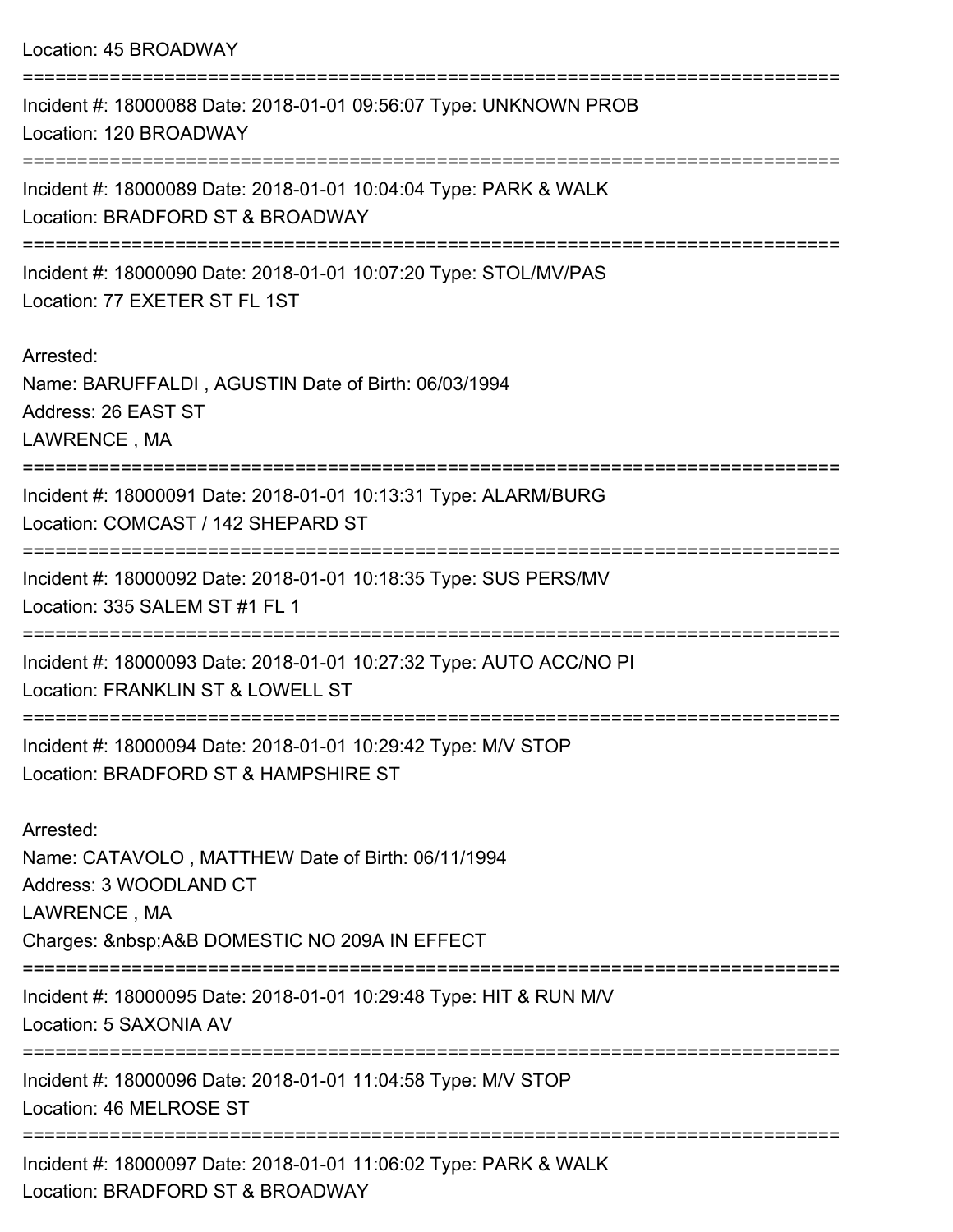| Incident #: 18000098 Date: 2018-01-01 11:18:26 Type: THREATS<br>Location: 54 NEWBURY ST #6 FL 1                 |
|-----------------------------------------------------------------------------------------------------------------|
| Incident #: 18000099 Date: 2018-01-01 11:20:45 Type: ALARM/BURG<br>Location: 105 BROADWAY                       |
| Incident #: 18000100 Date: 2018-01-01 11:26:42 Type: M/V STOP<br>Location: FRANKLIN ST & LOWELL ST              |
| Incident #: 18000101 Date: 2018-01-01 11:33:30 Type: M/V STOP<br>Location: BROADWAY & LOWELL ST                 |
| Incident #: 18000102 Date: 2018-01-01 11:33:51 Type: SUS PERS/MV<br>Location: 45 BROADWAY                       |
| Incident #: 18000103 Date: 2018-01-01 11:36:02 Type: M/V STOP<br>Location: BRADFORD ST & BROADWAY               |
| Incident #: 18000104 Date: 2018-01-01 11:45:38 Type: AUTO ACC/UNK PI<br>Location: GOLDEN HOUSE / 129 S BROADWAY |
| Incident #: 18000105 Date: 2018-01-01 11:46:21 Type: M/V STOP<br>Location: HAVERHILL ST & JACKSON ST            |
| Incident #: 18000106 Date: 2018-01-01 11:46:52 Type: M/V STOP<br>Location: FRANKLIN ST & LOWELL ST              |
| Incident #: 18000107 Date: 2018-01-01 11:48:36 Type: SUS PERS/MV<br>Location: CVS PHARMACY / 205 S BROADWAY     |
| Incident #: 18000108 Date: 2018-01-01 11:49:54 Type: SUICIDE ATTEMPT<br>Location: 75 OSGOOD ST #2               |
| Incident #: 18000109 Date: 2018-01-01 11:55:19 Type: UNWANTEDGUEST<br>Location: 77 EXETER ST #1 FL 1            |
| Incident #: 18000110 Date: 2018-01-01 11:57:55 Type: M/V STOP<br>Location: LOWELL ST & FRANKLIN                 |
| Incident #: 18000111 Date: 2018-01-01 12:06:25 Type: M/V STOP<br>Location: 205 BROADWAY                         |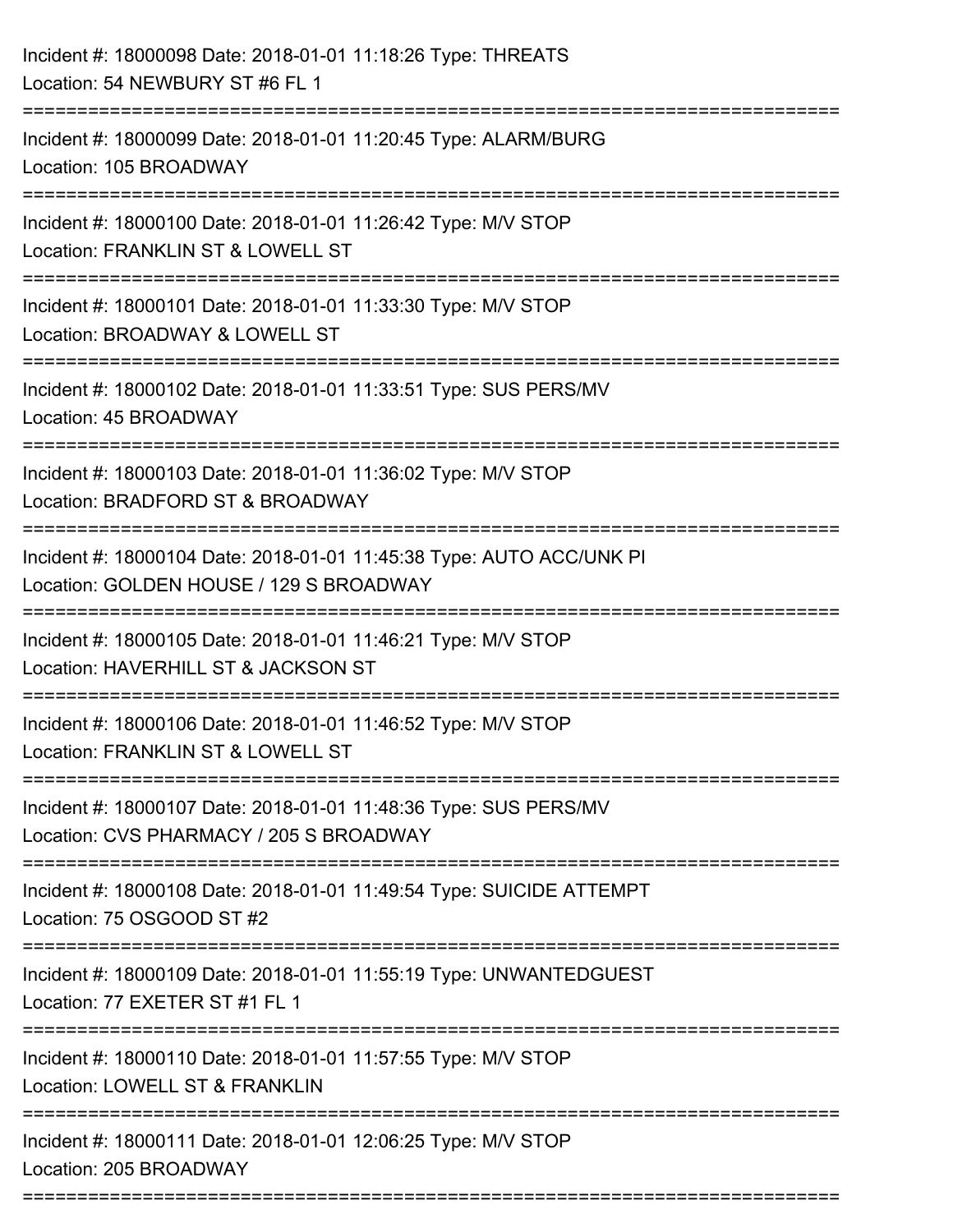| Incident #: 18000112 Date: 2018-01-01 12:09:05 Type: M/V STOP<br>Location: FRANKLIN ST & LOWELL ST        |
|-----------------------------------------------------------------------------------------------------------|
| Incident #: 18000113 Date: 2018-01-01 12:11:26 Type: ALARM/BURG<br>Location: 444 N CANAL ST               |
| Incident #: 18000114 Date: 2018-01-01 12:25:44 Type: GENERAL SERV<br>Location: 36-38 SWAN ST              |
| Incident #: 18000115 Date: 2018-01-01 12:25:49 Type: TOW/REC/STOL<br>Location: 90 LOWELL ST               |
| Incident #: 18000116 Date: 2018-01-01 12:29:05 Type: AUTO ACC/NO PI<br>Location: DENNYS / 160 WINTHROP AV |
| Incident #: 18000117 Date: 2018-01-01 12:47:00 Type: CK WELL BEING<br>Location: 340 HAVERHILL ST #8       |
| Incident #: 18000118 Date: 2018-01-01 12:49:04 Type: ANIMAL COMPL<br>Location: 161-163 BOXFORD ST         |
| Incident #: 18000119 Date: 2018-01-01 12:58:15 Type: EMERGENCY209A<br>Location: 45 BEACON ST              |
| Incident #: 18000120 Date: 2018-01-01 13:15:04 Type: DOMESTIC/PROG<br>Location: 4 BROADWAY CT #1 FL 1     |
| Incident #: 18000121 Date: 2018-01-01 13:18:19 Type: DOMESTIC/PROG<br>Location: 286 BROADWAY #BACK FL 2   |
| Incident #: 18000122 Date: 2018-01-01 13:24:03 Type: LARCENY/PAST<br>Location: 117 S BROADWAY             |
| Incident #: 18000123 Date: 2018-01-01 13:40:08 Type: AUTO ACC/NO PI<br>Location: 233 ANDOVER ST           |
| Incident #: 18000124 Date: 2018-01-01 13:44:43 Type: ALARM/BURG<br>Location: 6 BERKELEY ST                |
| Incident #: 18000125 Date: 2018-01-01 14:11:28 Type: GENERAL SERV<br>Location: S BROADWAY & SHATTUCK ST   |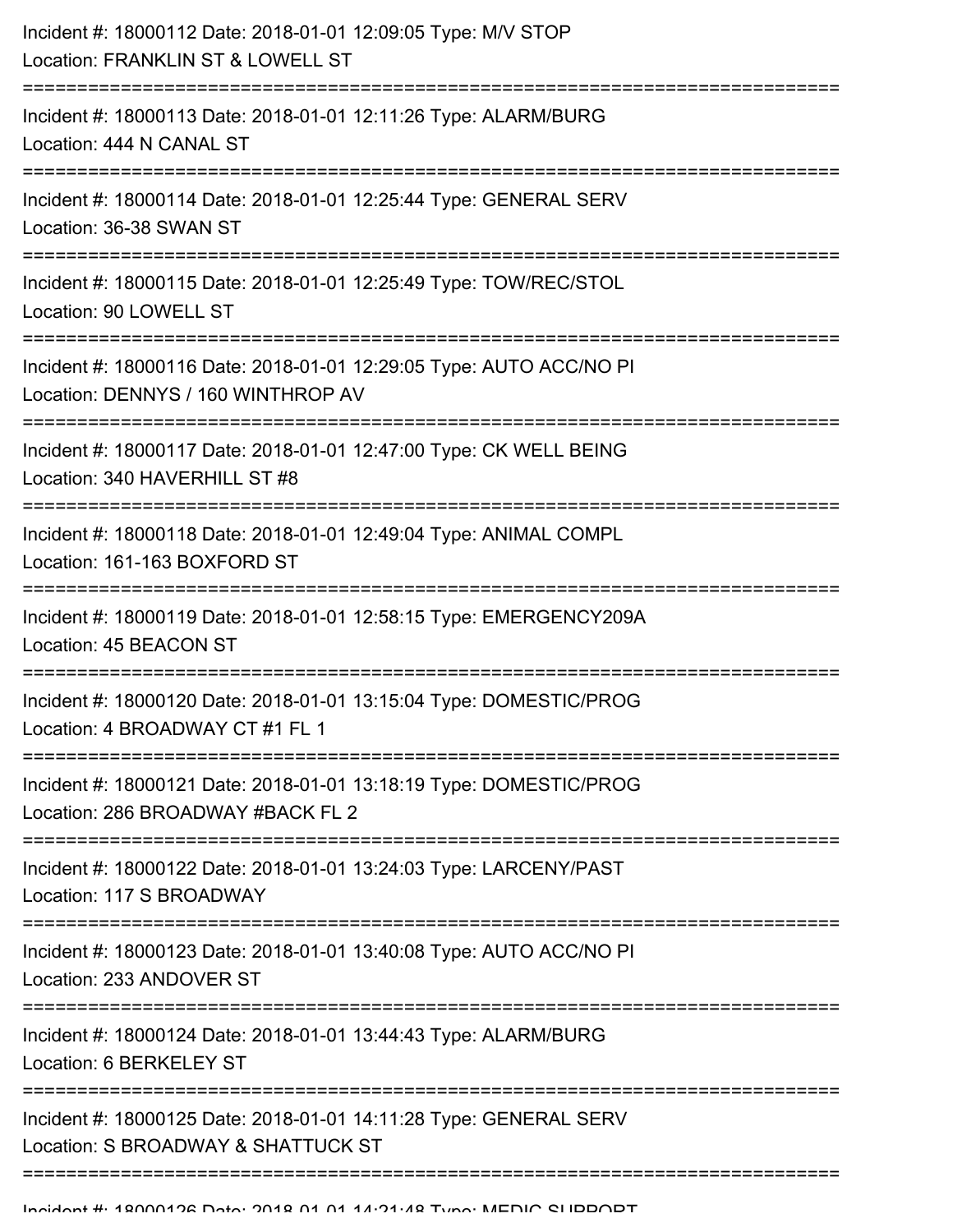Location: 14 SAVOIE AV

| Incident #: 18000127 Date: 2018-01-01 14:37:53 Type: 209A/SERVE<br>Location: 14 SARGENT AV                                 |
|----------------------------------------------------------------------------------------------------------------------------|
| Incident #: 18000128 Date: 2018-01-01 14:48:33 Type: ALARM/BURG<br>Location: JOHNSON VETERINARY HOSPITAL / 160 WINTHROP AV |
| Incident #: 18000129 Date: 2018-01-01 14:52:57 Type: ALARM/BURG<br>Location: 1 RIVER POINTE WY                             |
| Incident #: 18000130 Date: 2018-01-01 15:03:25 Type: ALARM/BURG<br>Location: 301 HAVERHILL ST                              |
| Incident #: 18000131 Date: 2018-01-01 15:15:19 Type: ALARM/BURG<br>Location: RESD; RON RODRIGUEZ / 44 LORING ST            |
| Incident #: 18000132 Date: 2018-01-01 15:15:49 Type: RECOV/STOL/MV<br>Location: 5 E HAVERHILL ST                           |
| Incident #: 18000133 Date: 2018-01-01 15:47:16 Type: ALARM/BURG<br>Location: SALVATION ARMY / 250 HAVERHILL ST             |
| Incident #: 18000134 Date: 2018-01-01 15:50:15 Type: TOW OF M/V<br>Location: 9 RIVERVIEW PL                                |
| Incident #: 18000135 Date: 2018-01-01 15:59:43 Type: TOW OF M/V<br>Location: 18 BEACON ST                                  |
| Incident #: 18000136 Date: 2018-01-01 16:16:21 Type: SUS PERS/MV<br>Location: PRIMO'S LIQUORS / 450 HAVERHILL ST           |
| Incident #: 18000137 Date: 2018-01-01 16:19:39 Type: CK WELL BEING<br><b>Location: MERRIMACK ST</b>                        |
| Incident #: 18000138 Date: 2018-01-01 16:27:43 Type: M/V STOP<br>Location: HAMPSHIRE ST & LOWELL ST                        |
| Incident #: 18000139 Date: 2018-01-01 16:29:44 Type: LARCENY/PAST<br>Location: 676 ESSEX ST                                |
| Incident #: 18000140 Date: 2018-01-01 16:30:10 Type: SUS PERS/MV                                                           |

Location: MERRIMACK ST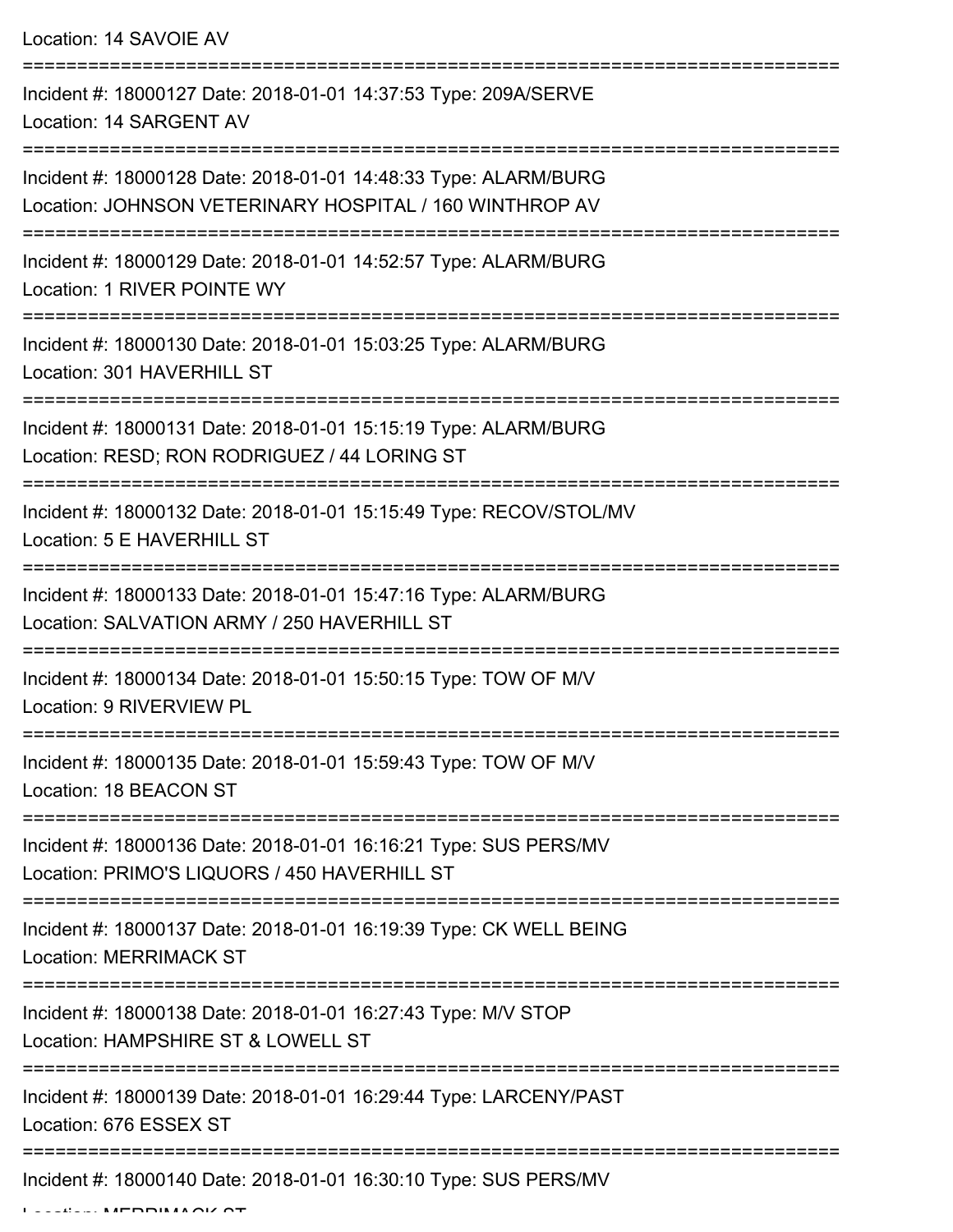| Incident #: 18000141 Date: 2018-01-01 16:35:52 Type: SUS PERS/MV<br>Location: BROADWAY & CROSS ST       |
|---------------------------------------------------------------------------------------------------------|
| Incident #: 18000142 Date: 2018-01-01 16:39:49 Type: HIT & RUN M/V<br>Location: 163 SARATOGA ST         |
| Incident #: 18000143 Date: 2018-01-01 16:45:41 Type: DOMESTIC/PAST<br>Location: 83 ALLSTON ST           |
| Incident #: 18000144 Date: 2018-01-01 16:46:26 Type: CK WELL BEING<br>Location: 14 HEY ST               |
| Incident #: 18000145 Date: 2018-01-01 16:47:23 Type: NOISE ORD<br>Location: 436 HAMPSHIRE ST #1 FL 1    |
| Incident #: 18000146 Date: 2018-01-01 17:01:53 Type: CK WELL BEING<br>Location: 101 S BOWDOIN ST        |
| Incident #: 18000147 Date: 2018-01-01 17:04:07 Type: DISTURBANCE<br>Location: 25 BOWDOIN ST FL 3        |
| Incident #: 18000148 Date: 2018-01-01 17:12:45 Type: B&E/PAST<br>Location: 669 ESSEX ST #53             |
| Incident #: 18000149 Date: 2018-01-01 17:18:00 Type: M/V STOP<br>Location: CROSBY ST & S BROADWAY       |
| Incident #: 18000150 Date: 2018-01-01 17:24:09 Type: MV/BLOCKING<br>Location: 145 UNION ST              |
| Incident #: 18000151 Date: 2018-01-01 17:26:11 Type: CK WELL BEING<br>Location: 162 WEST ST             |
| Incident #: 18000152 Date: 2018-01-01 17:37:31 Type: UNWANTEDGUEST<br>Location: MCDONALDS / 50 BROADWAY |
| Incident #: 18000153 Date: 2018-01-01 17:44:24 Type: MEDIC SUPPORT<br>Location: 316 ESSEX ST #506       |
| Incident #: 18000154 Date: 2018-01-01 17:57:54 Type: DOMESTIC/PAST<br>Location: 77 HAVERHILL ST FL 1    |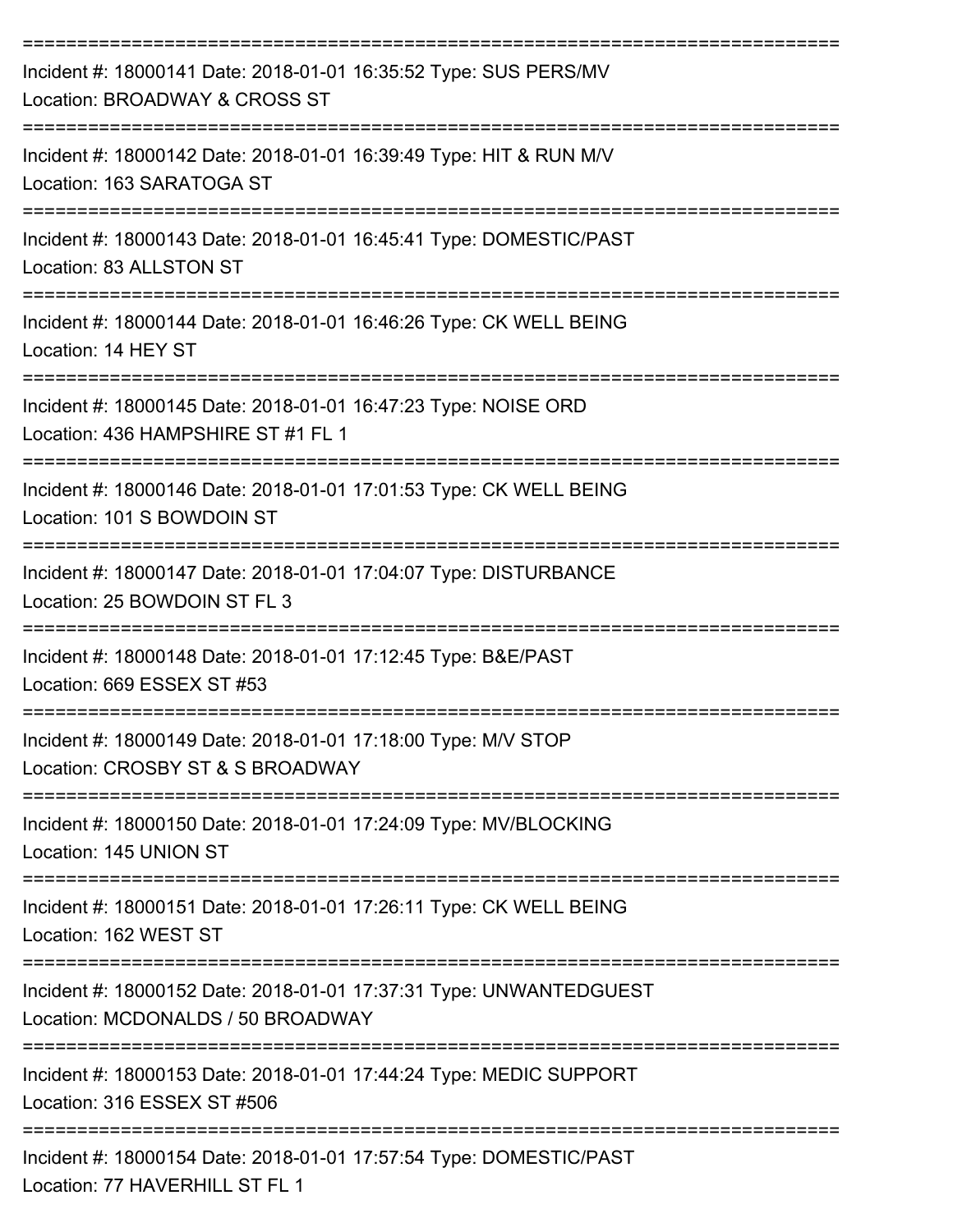| Incident #: 18000155 Date: 2018-01-01 18:46:21 Type: M/V STOP<br>Location: BROADWAY & TREMONT ST                                                                                                                                                                                                                       |
|------------------------------------------------------------------------------------------------------------------------------------------------------------------------------------------------------------------------------------------------------------------------------------------------------------------------|
| ============================<br>Incident #: 18000156 Date: 2018-01-01 18:55:53 Type: M/V STOP<br>Location: 5 S UNION ST                                                                                                                                                                                                |
| Incident #: 18000157 Date: 2018-01-01 19:04:18 Type: ALARM/BURG<br>Location: DOMINGO TOWING / 24 MEDFORD ST #1                                                                                                                                                                                                         |
| Incident #: 18000158 Date: 2018-01-01 19:09:31 Type: ALARM/BURG<br>Location: JACKIE LEDET / 5 CUSTER ST                                                                                                                                                                                                                |
| Arrested:<br>Name: CRUZ, ANGEL Date of Birth: 03/01/1972<br>Address: 70 BAYSTATE RD<br>LAWRENCE, MA<br>Charges:   UNREGISTERED MOTOR VEHICLE c90 S9<br>UNINSURED MV/TRAILER c90 S34J<br><b>ATTACHING WRONG MV PLATES</b><br>Name: ALVARADO, LUIS Date of Birth: 05/18/1997<br>Address: 70 BAY STATE RD<br>LAWRENCE, MA |
| Incident #: 18000159 Date: 2018-01-01 19:12:00 Type: MEDIC SUPPORT<br>Location: 481 S BROADWAY                                                                                                                                                                                                                         |
| Incident #: 18000160 Date: 2018-01-01 19:26:33 Type: ALARM/BURG<br>Location: FIRE ENGINE 8 / AMES ST & PROVIDENCE ST                                                                                                                                                                                                   |
| Incident #: 18000161 Date: 2018-01-01 19:52:23 Type: KEEP PEACE<br>Location: 34 SALEM ST                                                                                                                                                                                                                               |
| Incident #: 18000162 Date: 2018-01-01 19:55:09 Type: GENERAL SERV<br>Location: 143 EXCHANGE ST                                                                                                                                                                                                                         |
| Arrested:<br>Name: ZORRILLA-MERCEDES, DENNIS Date of Birth: 02/18/1996<br>Address: 97 BOXFORD ST<br>LAWRENCE, MA                                                                                                                                                                                                       |
| Incident #: 18000163 Date: 2018-01-01 19:58:20 Type: M/V STOP<br>Location: HAMPSHIRE ST & LOWELL ST                                                                                                                                                                                                                    |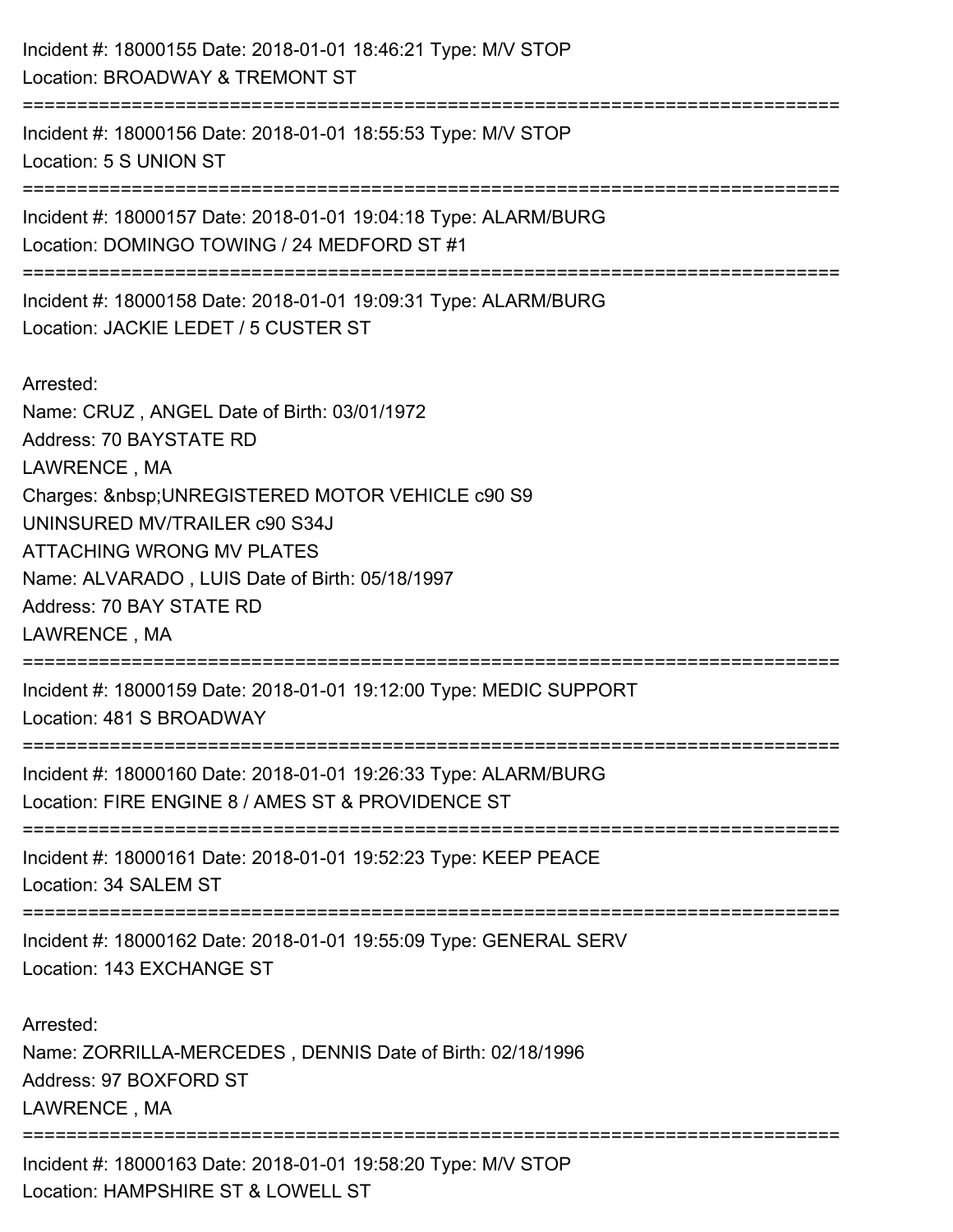Incident #: 18000164 Date: 2018-01-01 20:04:05 Type: GENERAL SERV Location: 1 PARKER ST =========================================================================== Incident #: 18000165 Date: 2018-01-01 20:07:34 Type: M/V STOP Location: LOWELL ST & WINTER ST =========================================================================== Incident #: 18000166 Date: 2018-01-01 20:12:02 Type: M/V STOP Location: BROADWAY & ESSEX ST =========================================================================== Incident #: 18000167 Date: 2018-01-01 20:12:56 Type: M/V STOP Location: BEVEL ST & HAVERHILL ST =========================================================================== Incident #: 18000168 Date: 2018-01-01 20:21:15 Type: M/V STOP Location: HAMPSHIRE ST & LOWELL ST =========================================================================== Incident #: 18000169 Date: 2018-01-01 20:43:22 Type: AUTO ACC/NO PI Location: 151 WEST ST Arrested: Name: VELAZQUEZ , ANTHONY Date of Birth: 01/25/1986 LAWRENCE , MA =========================================================================== Incident #: 18000170 Date: 2018-01-01 20:43:39 Type: ALARM/BURG Location: ANESTIS METAL CORP / 48-58 MEDFORD ST =========================================================================== Incident #: 18000171 Date: 2018-01-01 20:59:46 Type: FIGHT Location: BROADWAY & ESSEX ST =========================================================================== Incident #: 18000173 Date: 2018-01-01 21:01:15 Type: SUS PERS/MV Location: 20 CYPRESS AV =========================================================================== Incident #: 18000172 Date: 2018-01-01 21:01:31 Type: NOISE ORD Location: 20 CYPRESS AV Arrested: Name: FIGUEROA , ALEX Date of Birth: 01/13/1991 Address: 544 ANDOVER ST LAWRENCE , MA =========================================================================== Incident #: 18000174 Date: 2018-01-01 21:09:37 Type: M/V STOP

Location: ERVING AV & HAMPSHIRE ST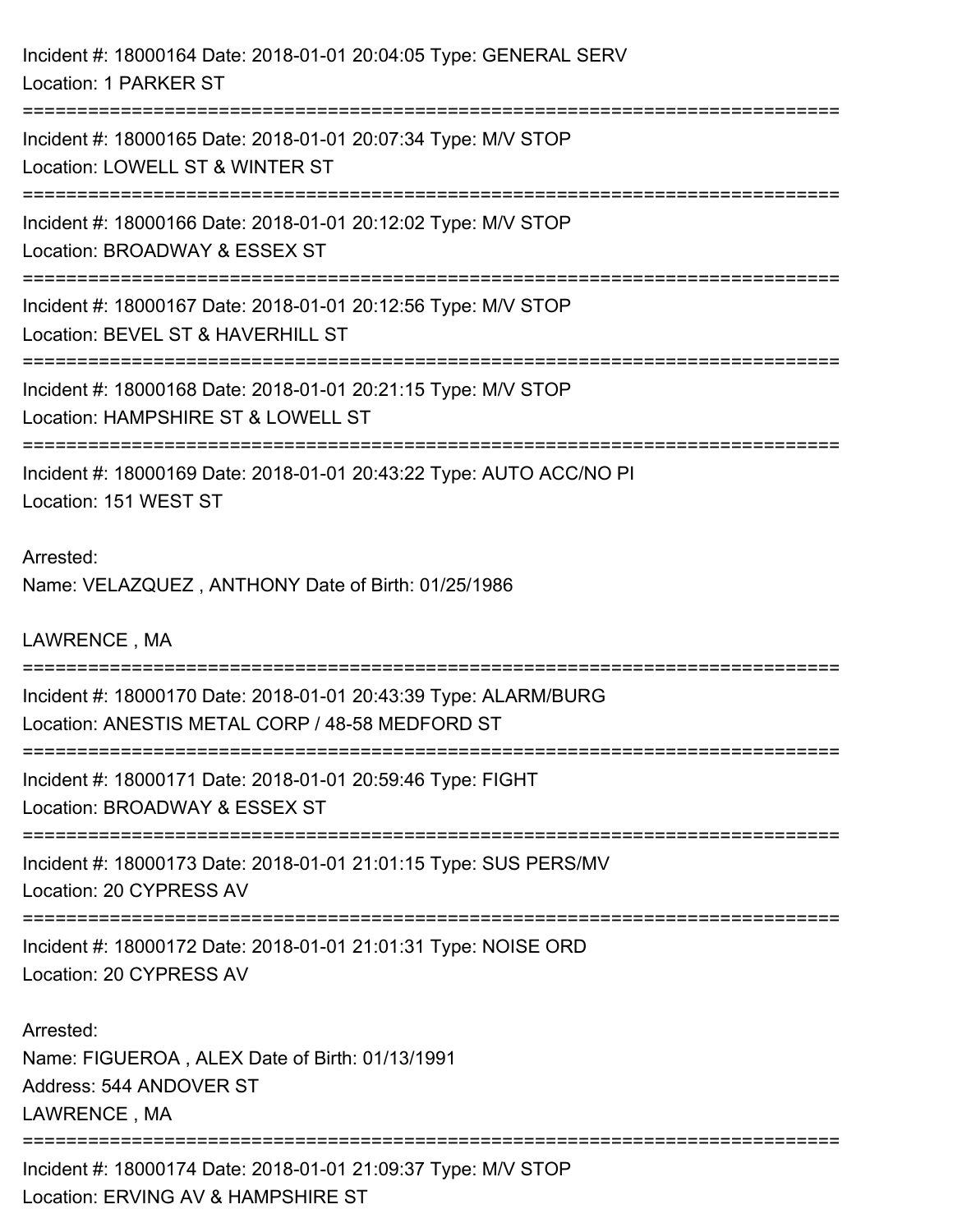=========================================================================== Incident #: 18000175 Date: 2018-01-01 21:09:57 Type: M/V STOP Location: ANDOVER ST & BEACON AV =========================================================================== Incident #: 18000176 Date: 2018-01-01 21:19:40 Type: KEEP PEACE Location: 6 CONDUIT ST FL 3 ===========================================================================

Incident #: 18000177 Date: 2018-01-01 21:24:15 Type: AUTO ACC/NO PI Location: LOWELL ST & OXFORD ST

Arrested: Name: STONE , ALAINE Date of Birth: 09/30/1968

LAWRENCE , MA Charges: HEROIN, BEING PRESENT WHERE KEPT c94C S35 Name: STONE , MATT Date of Birth: 08/13/1992

LAWRENCE , MA Charges: DRUG, POSSESS CLASS A c94C S34 ===========================================================================

Incident #: 18000178 Date: 2018-01-01 21:25:05 Type: 911 HANG UP Location: 117 BERKELEY ST #1B

Arrested: Name: PATTEN , ASHLEY Date of Birth: 07/20/1987

LAWRENCE , MA Charges: DRUG, POSSESS CLASS A c94C S34 Name: MILLER , ADAM Date of Birth: 01/07/1979

LAWRENCE , MA Charges: DRUG, POSSESS CLASS A c94C S34

===========================================================================

Incident #: 18000179 Date: 2018-01-01 21:35:49 Type: MEDIC SUPPORT

Location: 28 CHESTNUT ST

===========================================================================

Incident #: 18000180 Date: 2018-01-01 21:36:52 Type: THREATS/PROG Location: MCDONALDS / 50 BROADWAY

Arrested: Name: MATOS-ANDRADE , JONATHAN Date of Birth: 12/01/1989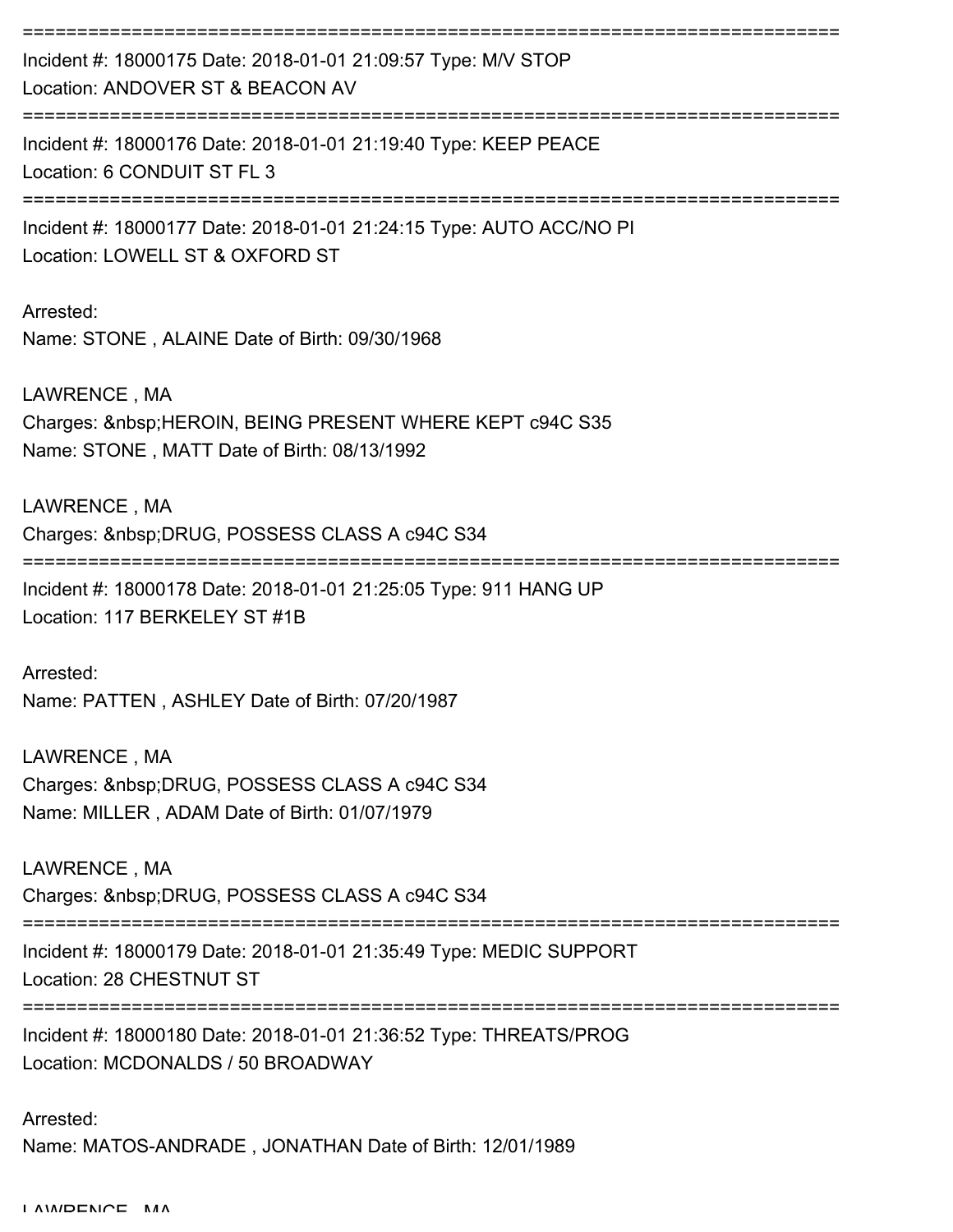| Charges:  RESISTING ARREST c268 S32B<br><b>DISORDERLY CONDUCT c272 S53</b>                                                                |
|-------------------------------------------------------------------------------------------------------------------------------------------|
| Incident #: 18000181 Date: 2018-01-01 21:38:56 Type: DISTURBANCE<br>Location: 142 ANDOVER ST                                              |
| Incident #: 18000182 Date: 2018-01-01 21:49:45 Type: GENERAL SERV<br>Location: K-0SS LOUNGE / BROADWAY & ESSEX ST                         |
| Incident #: 18000183 Date: 2018-01-01 22:05:07 Type: LOUD NOISE<br>Location: 93 BEACON ST                                                 |
| Incident #: 18000184 Date: 2018-01-01 22:14:12 Type: ALARM/BURG<br>Location: ESPERANZA CHURCH / 198 GARDEN ST<br>.----------------------- |
| Incident #: 18000185 Date: 2018-01-01 22:14:44 Type: DOMESTIC/PROG<br>Location: 145 UNION ST                                              |
| Incident #: 18000186 Date: 2018-01-01 22:26:27 Type: M/V STOP<br>Location: 5 BERKELEY ST                                                  |
| Incident #: 18000187 Date: 2018-01-01 22:33:22 Type: ALARM/BURG<br>Location: MASS DEPT. WALL EXPERIMENT STATION / 37 SHATTUCK ST          |
| Incident #: 18000188 Date: 2018-01-01 22:38:45 Type: 911 HANG UP<br>Location: 37 E DALTON ST                                              |
| Incident #: 18000189 Date: 2018-01-01 22:47:33 Type: DISTURBANCE<br>Location: 277 JACKSON ST FL 2                                         |
| Incident #: 18000190 Date: 2018-01-01 22:50:43 Type: ALARM/BURG<br>Location: CUBE SMART / 51 S CANAL ST                                   |
| Incident #: 18000191 Date: 2018-01-01 22:51:33 Type: UNKNOWN PROB<br>Location: 95 AMES ST                                                 |
| ================================<br>Incident #: 18000192 Date: 2018-01-01 23:07:27 Type: CK WELL BEING<br>Location: 194 JACKSON ST        |
| Incident #: 18000193 Date: 2018-01-01 23:21:37 Type: FIGHT<br>Location: 10 PROSPECT CT                                                    |